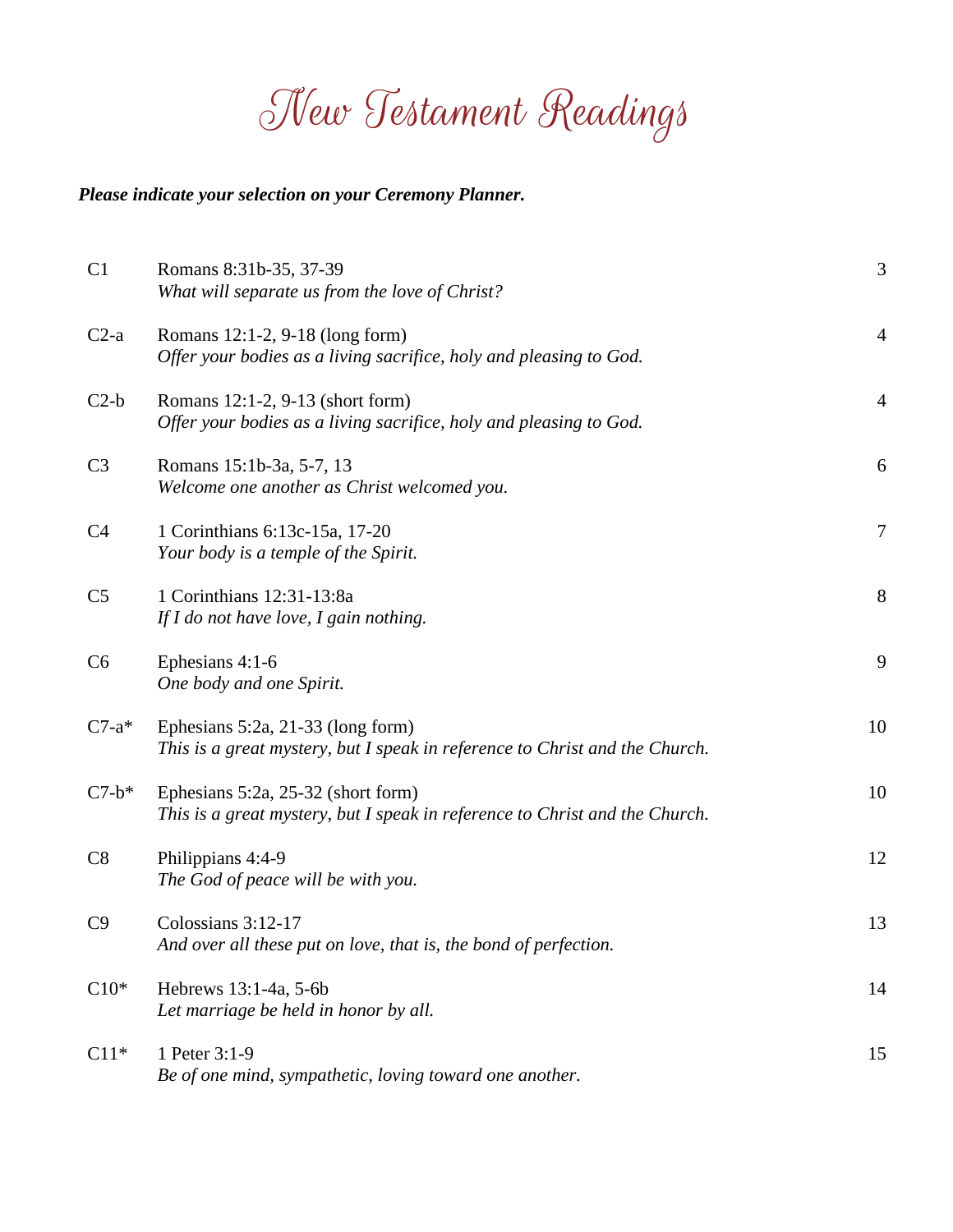| C12             | 1 John 3:18-24<br>Love in deed and in truth.                                                        | 16 |
|-----------------|-----------------------------------------------------------------------------------------------------|----|
| C13             | 1 John 4:7-12<br>God is love.                                                                       |    |
| C <sub>14</sub> | Revelation $19:1, 5-9a$<br>Blessed are those who have been called to the wedding feast of the Lamb. | 18 |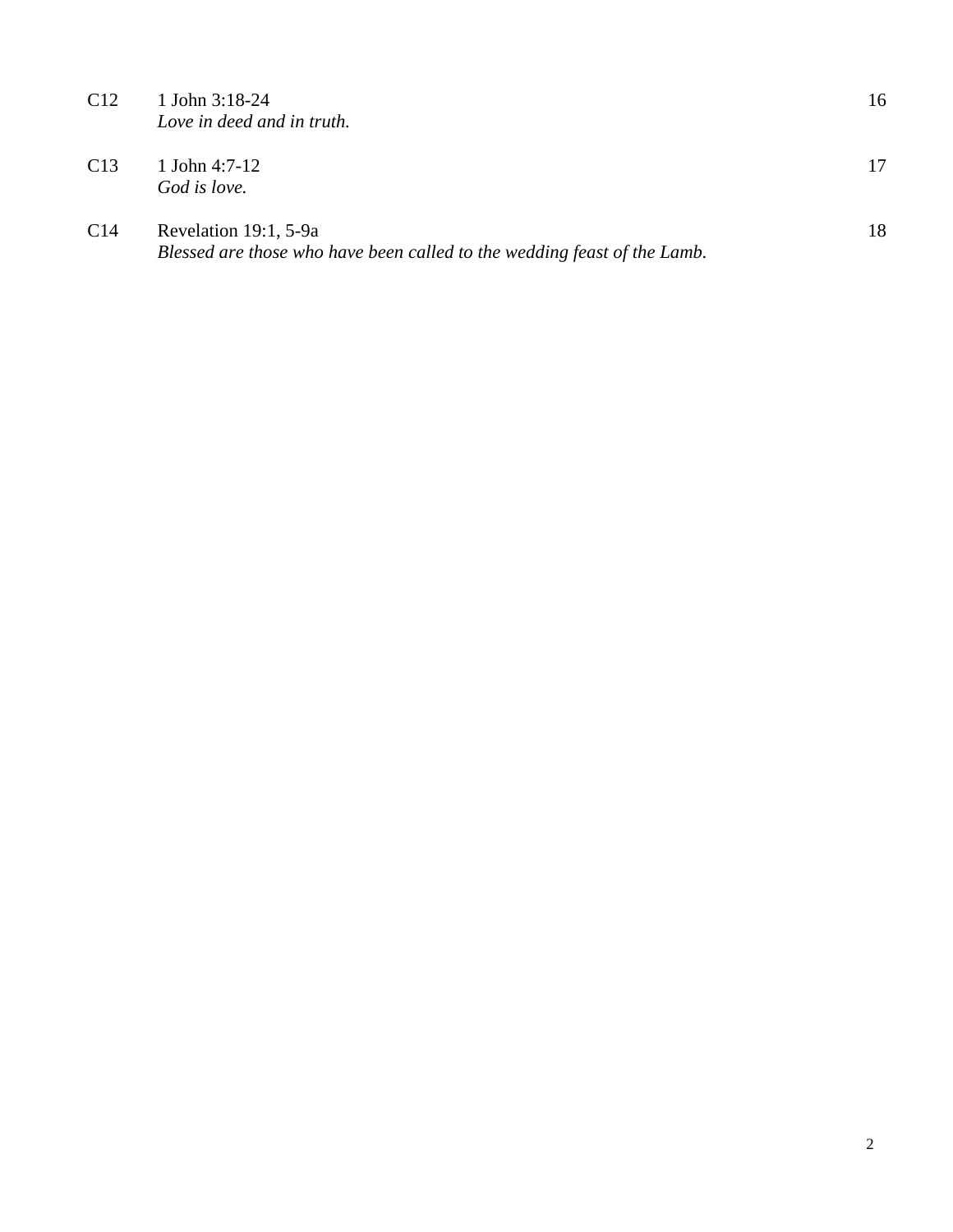# **C1 Romans 8:31b-35, 37-39**

*What will separate us from the love of Christ?*

A reading from the Letter of Saint Paul to the Romans:

Brothers and sisters: If God is for us, who can be against us? He did not spare his own Son but handed him over for us all, how will he not also give us everything else along with him? Who will bring a charge against God's chosen ones? It is God who acquits us. Who will condemn? It is Christ Jesus who died, rather, was raised, who also is at the right hand of God, who indeed intercedes for us. What will separate us from the love of Christ? Will anguish, or distress, or persecution, or famine, or nakedness, or peril, or the sword? No, in all these things, we conquer overwhelmingly through him who loved us. For I am convinced that neither death, nor life, nor angels, nor principalities, nor present things, nor future things, nor powers, nor height, nor depth, nor any other creature will be able to separate us from the love of God in Christ Jesus our Lord.

The word of the Lord.

#### **Commentary**

This reading concludes a long opening section in Paul's letter to the Christian community living in Rome. He preaches that the Gospel announces salvation for all peoples whether they are Jews or Gentiles. Then he offers reflections on our justification to God. Thus, the questions in this passage sound a bit like a back-and-forth argument. It is Christ whose death and resurrection has justified us and now intercedes on our behalf before God (vs. 34). A love that Christ demonstrates by dying for all of us is a bond of love that cannot be broken by anything – earthly, supernatural, or otherwise (vs. 38-39).

The Church offers a sacramental marriage, something different and in addition to a civil marriage. Sacraments are an encounter with and a participation in the life of Christ Jesus. Couples who marry in the Catholic Church root their relationship in this inspiring vision of Christ's love. It is a love that unites and a love that is unbreakable. Husbands and wives who share this strength of love can be as confident as St. Paul knowing that when hardship, suffering, and difficulties arise, their love will help carry them though. No hardship from the heavens or from earth, from creatures, rulers, or angels can destroy their marriage bond. Christ's love was victorious, and any love that imitates his will share in the same gift.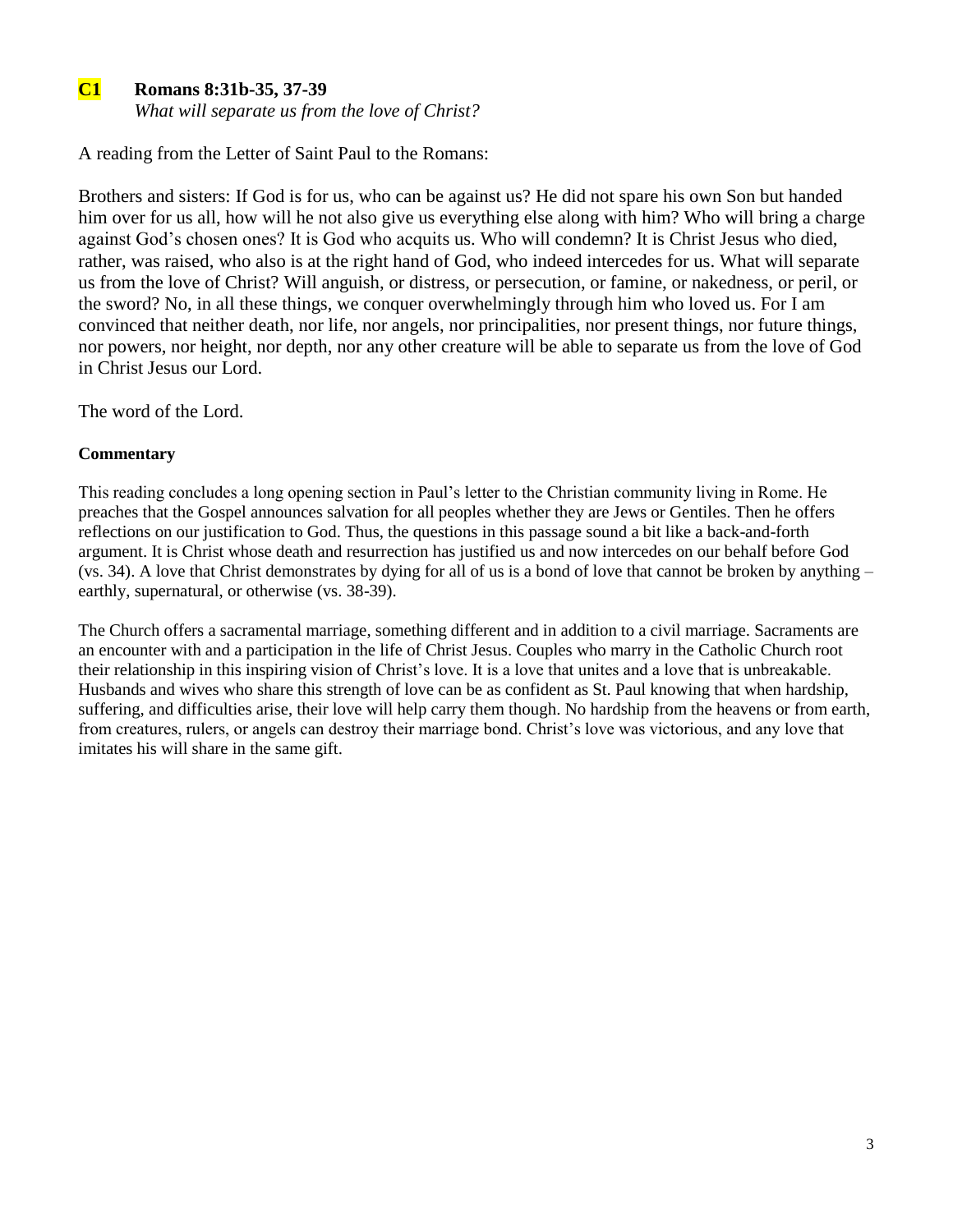#### **C2-a Romans 12:1-2, 9-18 (Long Form)**

*Offer your bodies as a living sacrifice, holy and pleasing to God.*

A reading from the Letter of Saint Paul to the Romans:

I urge you, brothers and sisters, by the mercies of God, to offer your bodies as a living sacrifice, holy and pleasing to God, your spiritual worship. Do not conform yourselves to this age but be transformed by the renewal of your mind, that you may discern what is the will of God, what is good and pleasing and perfect. Let love be sincere; hate what is evil, hold on to what is good; love one another with mutual affection; anticipate one another in showing honor. Do not grow slack in zeal, be fervent in spirit, serve the Lord. Rejoice in hope, endure in affliction, persevere in prayer. Contribute to the needs of the holy ones, exercise hospitality. Bless those who persecute you, bless and do not curse them. Rejoice with those who rejoice, weep with those who weep. Have the same regard for one another; do not be haughty but associate with the lowly; do not be wise in your own estimation. Do not repay anyone evil for evil; be concerned for what is noble in the sight of all. If possible, on your part, live at peace with all.

The word of the Lord.

## *OR*

## **C2-b Romans 12:1-2, 9-13 (Short Form)**

*Offer your bodies as a living sacrifice, holy and pleasing to God.*

A reading from the Letter of Saint Paul to the Romans:

I urge you, brothers and sisters, by the mercies of God, to offer your bodies as a living sacrifice, holy and pleasing to God, your spiritual worship. Do not conform yourselves to this age but be transformed by the renewal of your mind, that you may discern what is the will of God, what is good and pleasing and perfect. Let love be sincere; hate what is evil, hold on to what is good; love one another with mutual affection; anticipate one another in showing honor. Do not grow slack in zeal, be fervent in spirit, serve the Lord. Rejoice in hope, endure in affliction, persevere in prayer. Contribute to the needs of the holy ones, exercise hospitality.

The word of the Lord.

#### **Commentary**

When St. Paul speaks of a living sacrifice, the people would initially think this is an impossible contradiction. Sacrifices entailed the blood of an animal offered in the temple. This was done to express the moral life, to make up for one's faults, and to please God. St. Paul, however, is preaching after Jesus' blood was shed on the cross. That sacrifice of his own life was the fulfillment of all sacrifices. The Apostle suggests that those who follow Christ are to offer their bodies as living sacrifices. This is the paradox of faith–that sacrificing, most especially the sacrifice of the cross, gives life and shuns death. In other words, St. Paul is saying that something completely new is taking place because of Christ's death on the cross and his resurrection. The lives of the Christian believers are to look different, and they are to embrace a new way of living in the world because of the beliefs they hold.

Husbands and wives must compromise. A successful compromise entails sacrifice from both. The marriage vows state that each is willing to lovingly sacrifice for the other, whatever the cost. The second portion of this reading outlines a series of outward and visible actions that one can do to reflect sacrificial love that benefits others while also pleasing God. This list of high ideals will inspire many couples, yet it is intended to be a sign for all believers. Couples who choose the shorter option of this reading will miss some wonderful passages: "weep with those who weep," "have the same regard for one another," "do not repay anyone evil for evil," "on your part, live at peace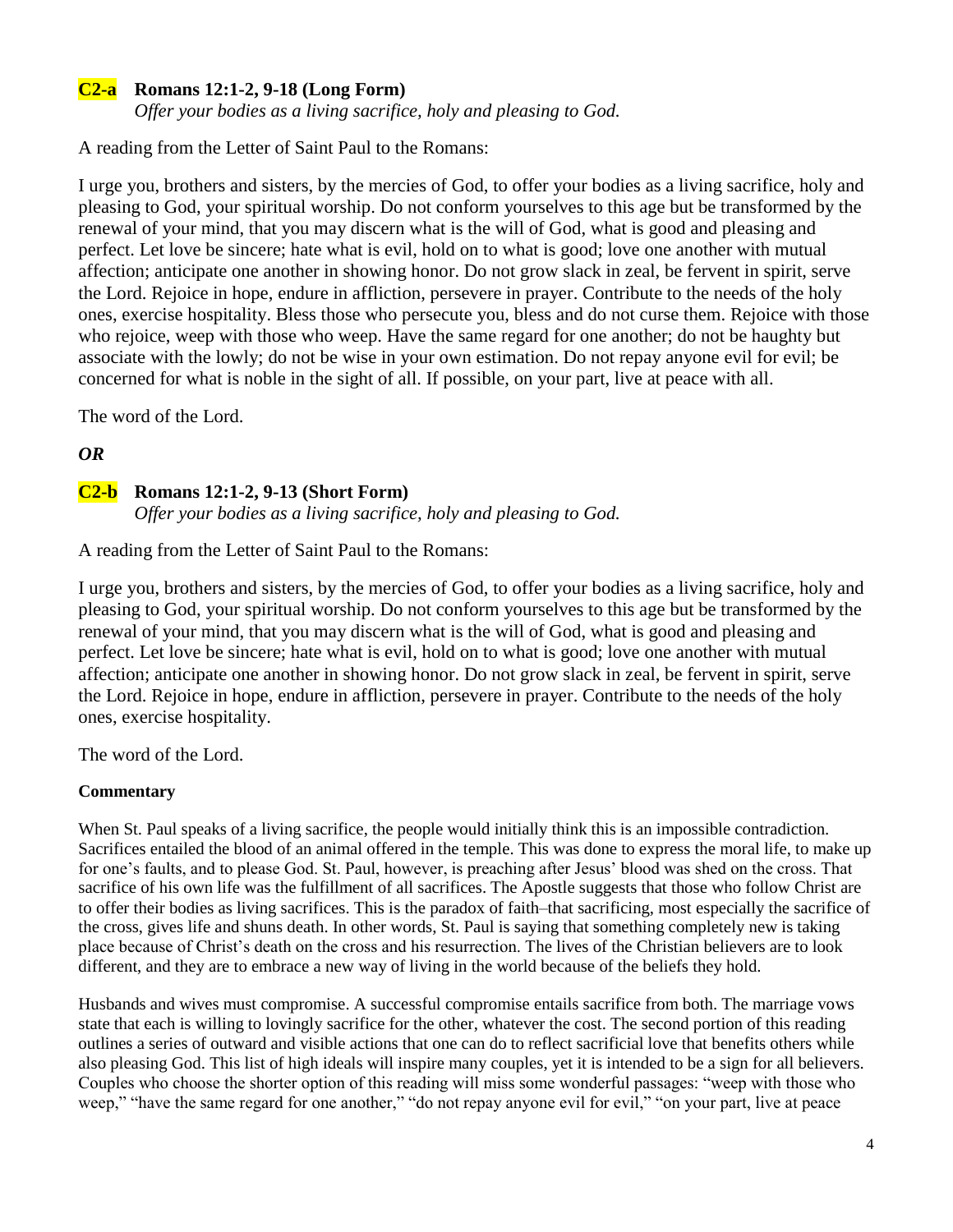with all." These images express the hopes for many couples, and should be the ideals for all. Proclaiming them will add to the joy of the celebration.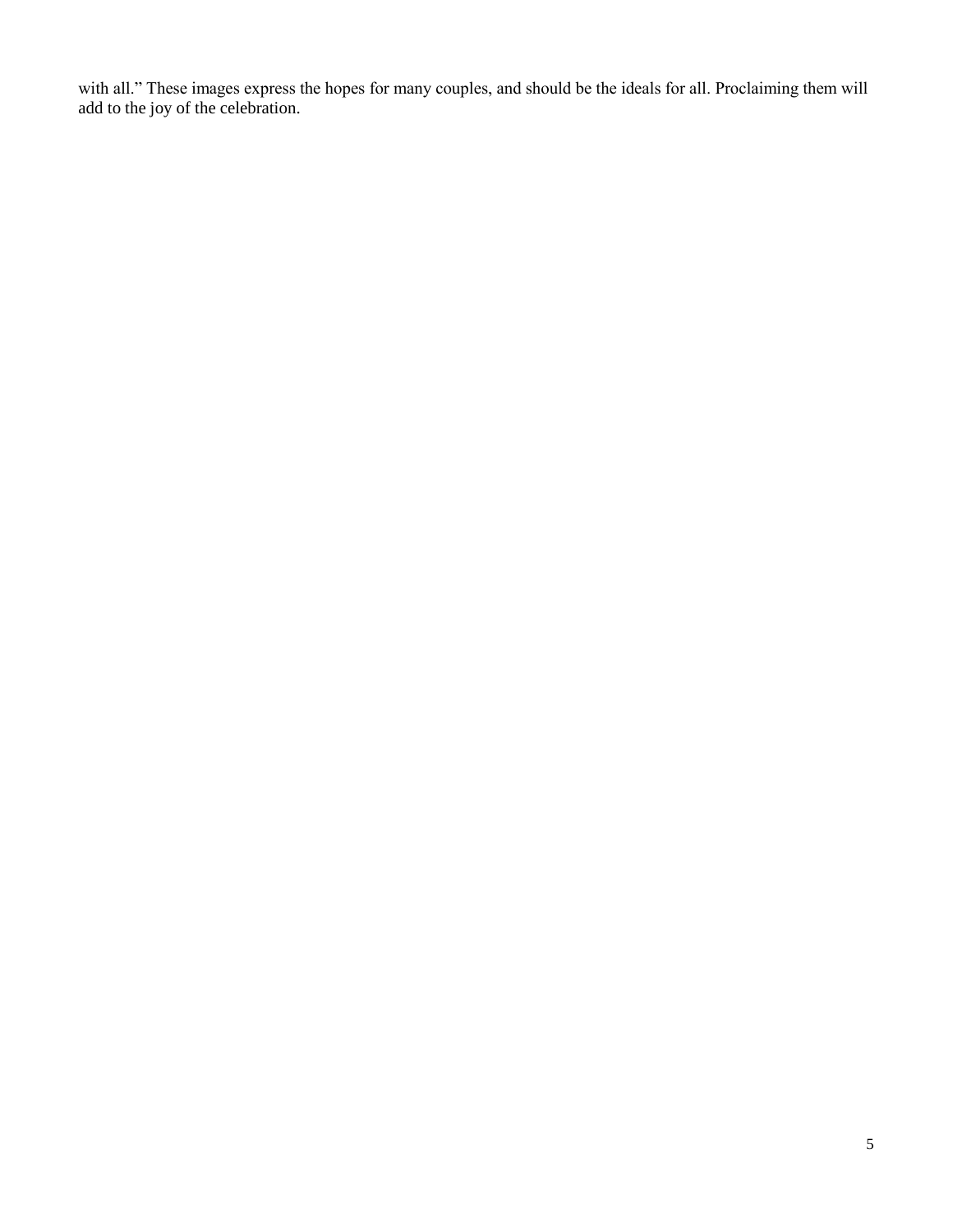## **C3 Romans 15:1b-3a, 5-7, 13**

*Welcome one another as Christ welcomed you.*

A reading from the Letter of Saint Paul to the Romans:

Brothers and sisters: We ought to put up with the failings of the weak and not to please ourselves; let each of us please our neighbor for the good, for building up. For Christ did not please himself. May the God of endurance and encouragement grant you to think in harmony with one another, in keeping with Christ Jesus, that with one accord you may with one voice glorify the God and Father of our Lord Jesus Christ. Welcome one another, then, as Christ welcomed you, or the glory of God. May the God of hope fill you with all joy and peace in believing, so that you may abound in hope by the power of the Holy Spirit.

The word of the Lord.

#### **Commentary**

This reading emphasizes St. Paul's strong hope that the Christian community in Rome might live in harmony. With different people in our global society today, we hear much about living peacefully with all. We use phrases like, "we agree to disagree;" "we respect one another;" or "we tolerate the things we don't like." Some married couples find that these phrases can balance the differences in their relationship. However, St. Paul calls for a particular expression of harmony, based on an imitating of Christ.

This reading will clearly remind both bride and groom that the success of their marriage will come when they lose track of their own selves and focus their energies on their spouse. Efforts that are made for the good of the other will build up the marriage. Christ has accepted and even welcomed us with all our shortcomings and faults. The loving couple will seek to allow their love to go beyond themselves to friends, family, and even strangers. Couples with convictions about improving their society and faith community will want to consider this reading. Younger couples looking forward to long years of marriage will also appreciate the prayer for endurance, encouragement, joy, and peace.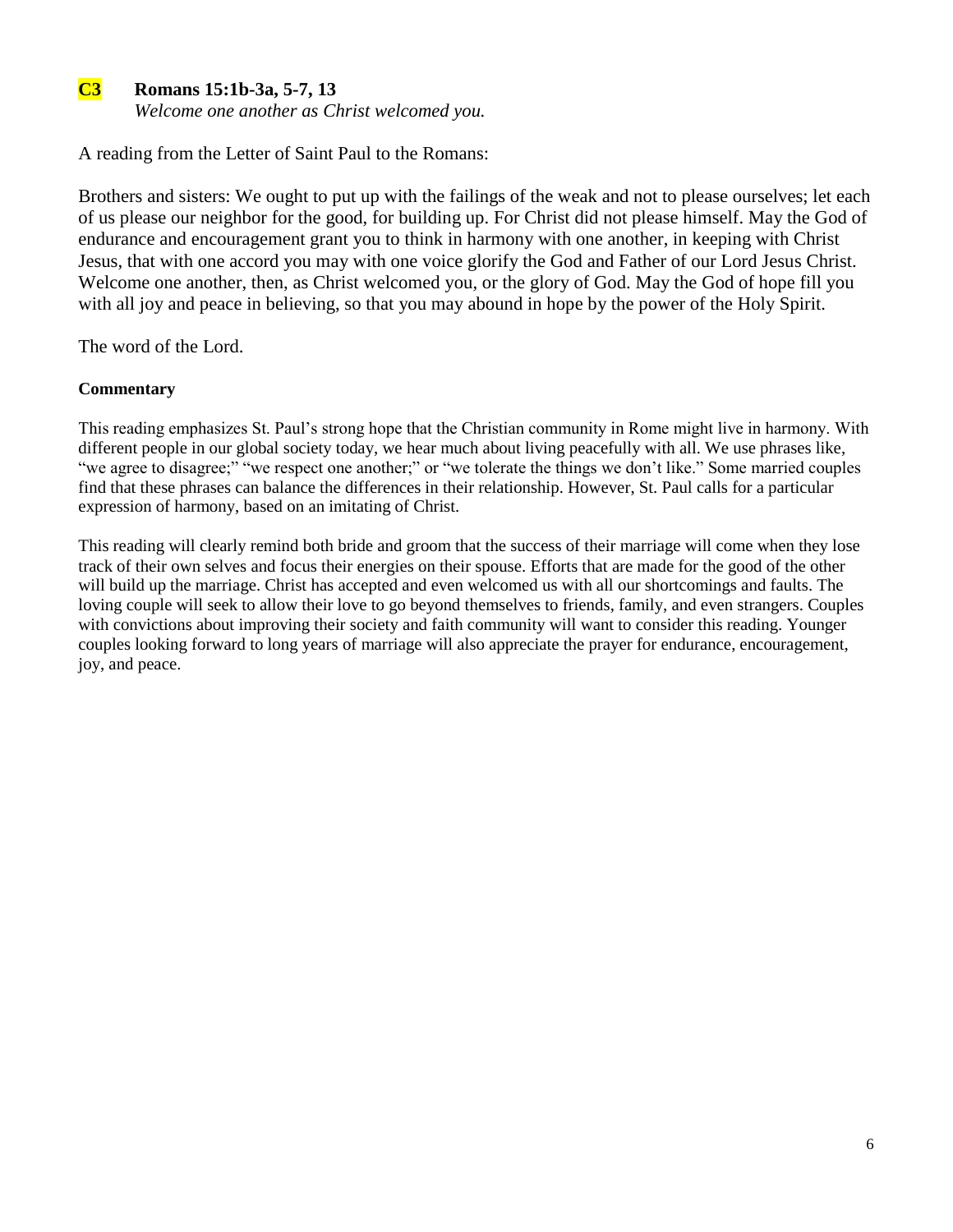# **C4 1 Corinthians 6:13c-15a, 17-20**

*Your body is a temple of the Spirit.*

A reading from the first Letter of Saint Paul to the Corinthians:

Brothers and sisters: The body is not for immorality, but for the Lord, And the Lord is for the body; God raised the Lord and will also raise us by his power. Do you not know that your bodies are members of Christ? Whoever is joined to the Lord becomes one spirit with him. Avoid immorality. Every other sin a person commits is outside the body, but the immoral person sins against his own body. Do you not know that your body is a temple of the Holy Spirit within you, whom you have from God, and that you are not your own? For you have been purchased at a price. Therefore glorify God in your body.

The word of the Lord.

## **Commentary**

The apostle Paul writes some of his most extensive thoughts to the Corinthians. In these letters he responds to various problems occurring in Corinth. Some are not all that different from society today, including marital obligations and sexual immorality. When this reading is proclaimed before an assembly gathered for a wedding, all will know the immorality referenced in the opening phrase is sexual in nature. When read at the wedding, this reading does not have to be dour or come across as a finger shaking. Rather it upholds the supernatural beauty hidden in the human body.

This scripture passage supports the Catholic teaching of abstaining from sexual intercourse until marriage, precisely because of the dignity given to each individual human body. Sexual relations affect both the individual and collective Christian body–the community. Just as bodily actions can cause harm to others and tear down God's kingdom, so too can they be used to glorify God (vs. 20). Paul states that the body is to be conformed to the Lord. He refers to the Risen Lord (vs. 14) because the resurrected body of Jesus is radiant and glorifies God – an image of what our bodies can be. Furthermore, our bodies are a fitting place for the Holy Spirit (vs. 19). When viewed as holding the potential to glorify God, couples might grow to see their sexual intimacy as a sign of the sacred.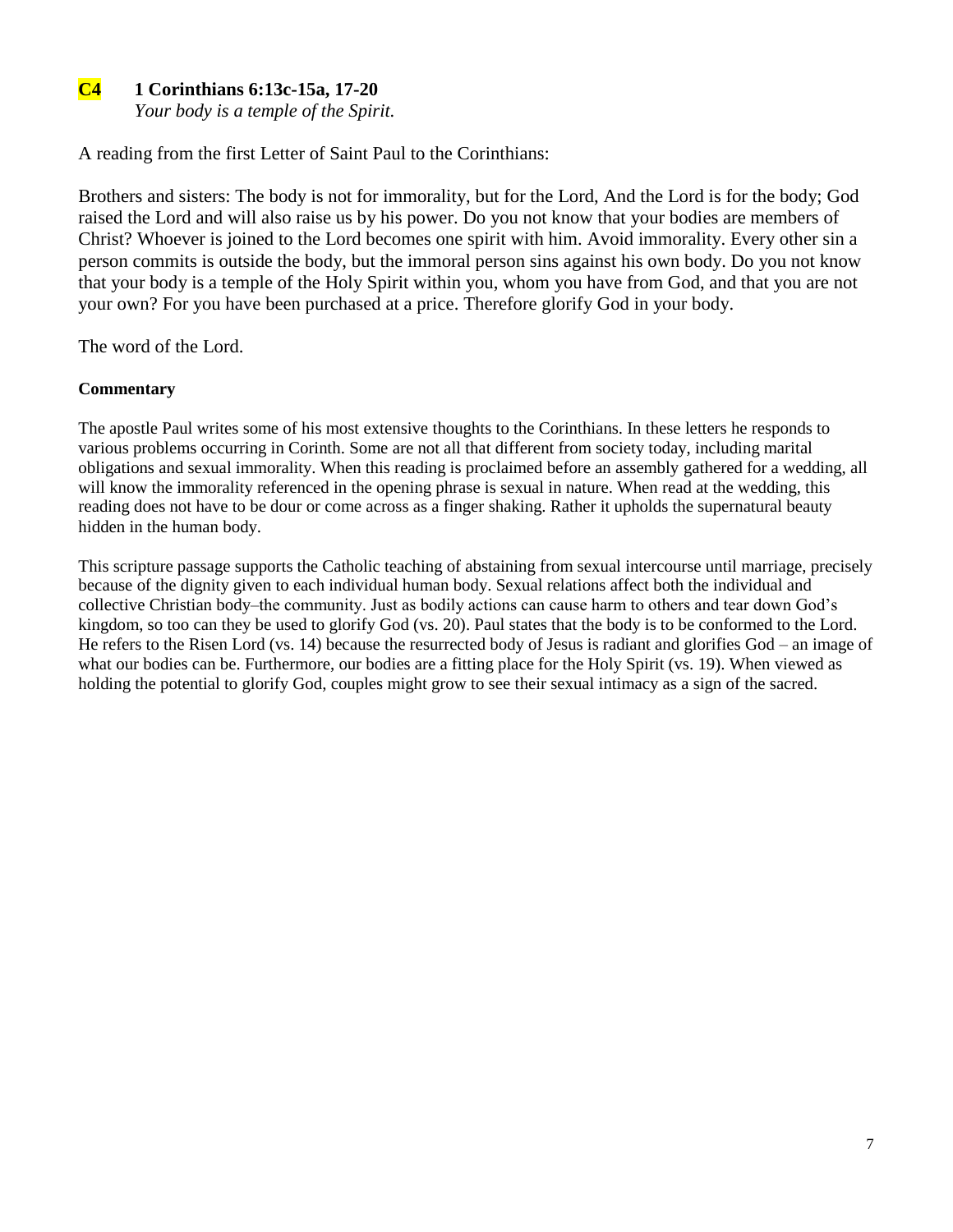# **C5 1 Corinthians 12:31–13:8a**

*If I do not have love, I gain nothing.*

A reading from the first Letter of Saint Paul to the Corinthians:

Brothers and sisters: Strive eagerly for the greatest spiritual gifts. But I shall show you a still more excellent way. If I speak in human and angelic tongues but do not have love, I am a resounding gong or a clashing cymbal. And if I have the gift of prophecy and comprehend all mysteries and all knowledge; if I have all faith so as to move mountains, but do not have love, I am nothing. If I give away everything I own, and if I hand my body over so that I may boast but do not have love, I gain nothing. Love is patient, love is kind. It is not jealous, is not pompous, it is not inflated, it is not rude, it does not seek its own interests, it is not quick-tempered, it does not brood over injury, it does not rejoice over wrongdoing but rejoices with the truth. It bears all things, believes all things, hopes all things, endures all things. Love never fails.

The word of the Lord.

#### **Commentary**

This passage is known as a hymn of love. It is popular for Catholics and other Christians, and it tugs at the heartstrings of engaged couples as soon as they glance over the options. Most will not initially realize that St. Paul is not talking directly to husbands and wives. He is addressing many concerns within Corinth's Christian community and is seeking to strengthen their overall unity. The community appears to have lost some of the vision of Gospel living. Thus, the apostle offers these thoughts.

This bold Christian view of love demonstrates clearly that it cannot be reduced to a romantic emotion. Love looks like something. Here, St. Paul describes it with poetic detail. He tells what love is – patient, kind, enduring– as well as what it is not – jealous, pompous, inflated, rude, quick-tempered. The reading also foretells what happens when love is absent. Without it, lives and relationships are like a noisy gong. We can accumulate things, be showered with gifts, and even give things away, yet without love, all is worthless. Really, what Paul is describing, is a love that looks like Christ, the one who is Love incarnate.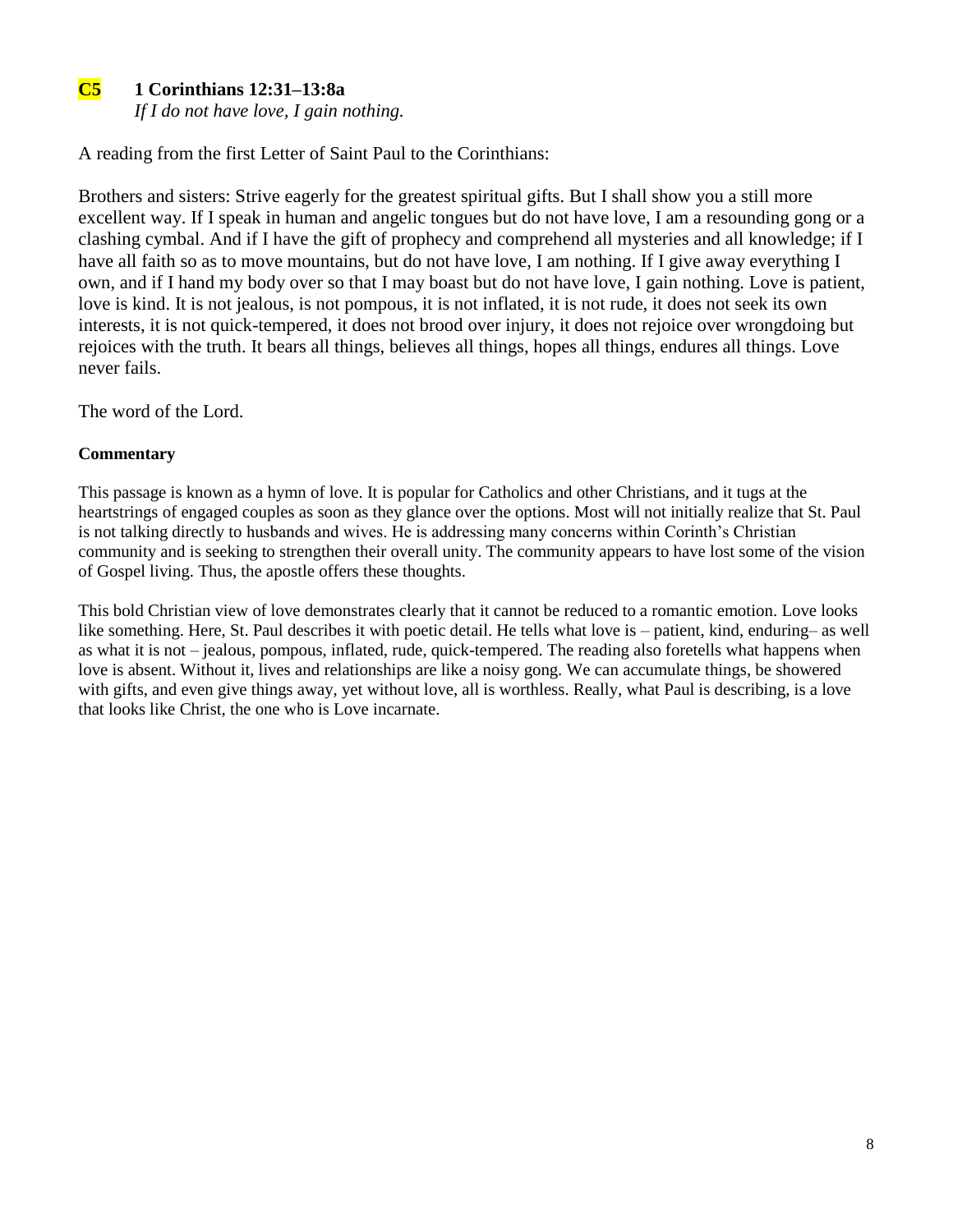# **C6 Ephesians 4:1-6**

*One Body and one Spirit.*

A reading from the Letter of Saint Paul to the Ephesians:

Brothers and sisters: I, a prisoner for the Lord, urge you to live in a manner worthy of the call you have received, with all humility and gentleness, with patience, bearing with one another through love, striving to preserve the unity of the Spirit through the bond of peace: one Body and one Spirit, as you were also called to the one hope of your call; one Lord, one faith, one baptism; one God and Father of all, who is over all and through all and in all.

The word of the Lord.

#### **Commentary**

In this part of St. Paul's letter, he is urging all the believers of the community at Ephesus to have a communal view of how they conduct their laws. As believers, they are no longer individuals but are called to a common life of "humility and gentleness with patience, bearing with one another through love."

The goal for your marriage is the same as Paul's hope for the Ephesians: to be one body, one in spirit, and one in all things. And, too, just as hope for the Ephesians, may your life together be centered on God who is Father of all.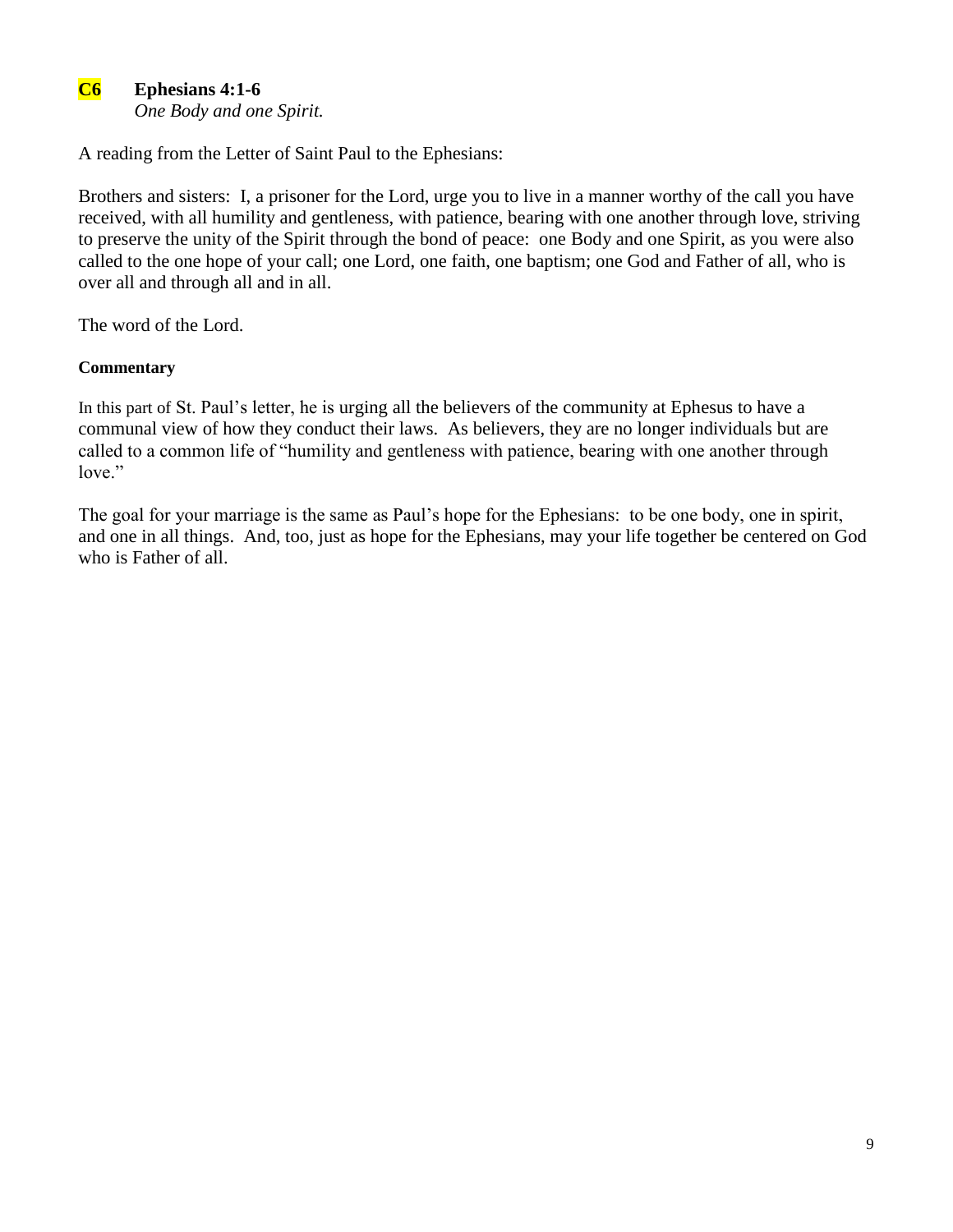#### **C7-a\* Ephesians 5:2a, 21-33 (Long Form)**

*This is a great mystery, but I speak in reference to Christ and the Church.*

A reading from the Letter of Saint Paul to the Ephesians:

Brothers and sisters: Live in love, as Christ loved us and handed himself over for us. Be subordinate to one another out of reverence for Christ. Wives should be subordinate to their husbands as to the Lord. For the husband is head of his wife just as Christ is head of the Church, he himself the savior of the body. As the Church is subordinate to Christ, so wives should be subordinate to their husbands in everything. Husbands, love your wives, even as Christ loved the Church and handed himself over for her to sanctify her, cleansing her by the bath of water with the word, that he might present to himself the Church in splendor, without spot or wrinkle or any such thing, that she might be holy and without blemish. So also husbands should love their wives as their own bodies. He who loves his wife loves himself. For no one hates his own flesh but rather nourishes and cherishes it, even as Christ does the Church, because we are members of his Body. For this reason a man shall leave his father and his mother and be joined to his wife, and the two shall become one flesh. This is a great mystery, but I speak in reference to Christ and the Church. In any case, each one of you should love his wife as himself, and the wife should respect her husband.

The word of the Lord.

## *OR*

## **C7-b\* Ephesians 5:2a, 25-32 (Short Form)**

*This is a great mystery, but I speak in reference to Christ and the Church.*

A reading from the Letter of Saint Paul to the Ephesians:

Brothers and sisters: Live in love, as Christ loved us and handed himself over for us. Husbands, love your wives, even as Christ loved the Church and handed himself over for her to sanctify her, cleansing her by the bath of water with the word, that he might present to himself the Church in splendor, without spot or wrinkle or any such thing, that she might be holy and without blemish. So also husbands should love their wives as their own bodies. He who loves his wife loves himself. For no one hates his own flesh but rather nourishes and cherishes it, even as Christ does the Church, because we are members of his Body. For this reason a man shall leave his father and his mother and be joined to his wife, and the two shall become one flesh. This is a great mystery, but I speak in reference to Christ and the Church.

The word of the Lord.

#### **Commentary**

Couples looking for a clear, strong image of sacramental marriage will gravitate toward this passage. It is the most expressive passage in the New Testament regarding marriage. It is also complex. Some couples will dismiss it as objectionable to a contemporary perspective of spousal love. The language within the reading can pose pastoral challenges. Yet couples who pray with this passage might trade in their initial objections for a spirited embrace of the vision of marriage offered here.

The author gives an extended meditation on the second creation story and quotes it directly (Genesis 2:18-24, 2nd Old Testament option). The author is very familiar with the Gospel of Christ Jesus, crucified and raised from the dead. Christ's actions of suffering, dying, and rising make all the difference in the world, even to husbands and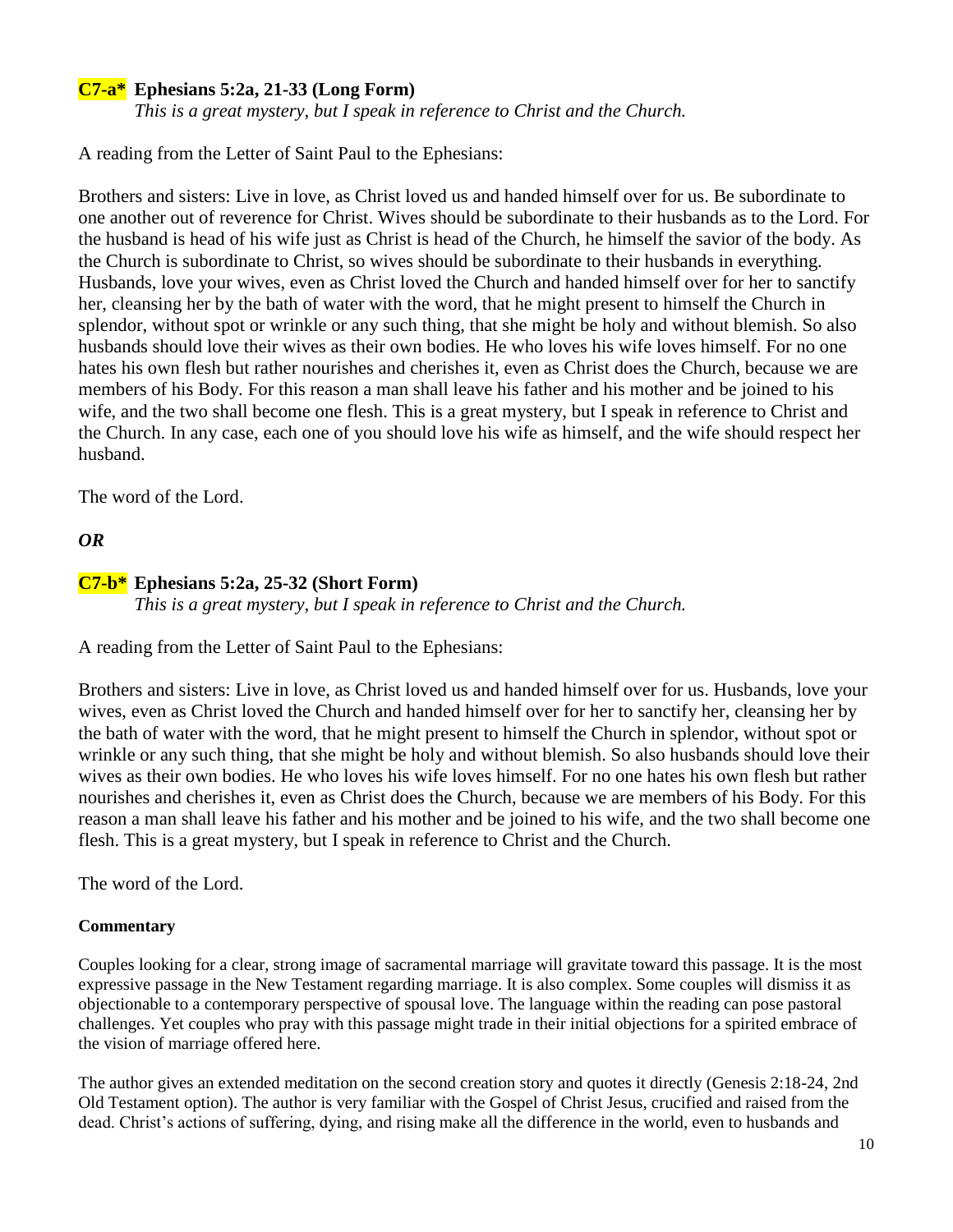wives. The initial verse (2) indicates how to interpret this passage: "Live in love, as Christ loved us, and handed himself over for us." Christ did this for the Church, the living body of believers. Married couples constitute the domestic church. Their mutual love should mirror the love Christ demonstrated. They are not expected to give their lives for the whole world, but they are to offer their lives for their spouse, the one they love. It is a love that is offered and given for another, or as the author states, "be subordinate to one another out of reverence for Christ" (vs. 21). Some believe this passage unfairly treats women. The passage uses different verbs–to be subordinate, and to love–to describe the actions of wives and husbands, but the intent is the same. Both are to mutually give of themselves and freely love the other all for the sake and unity of their family.

The author stresses the unity present in all creation. When husbands and wives mutually give and love one another in a way that imitates Christ, they help to strengthen the unity in society. All is connected, and this exhortation to spouses to live as Christ is a part of his larger mission "to gather up all things in him, things in heaven and things on earth,"  $(1:10)$ .

The shortened option removes the two more glaring references to subordinate wives. This might be the wiser option, especially if the person preaching does not intend to elaborate on this particular scriptural image.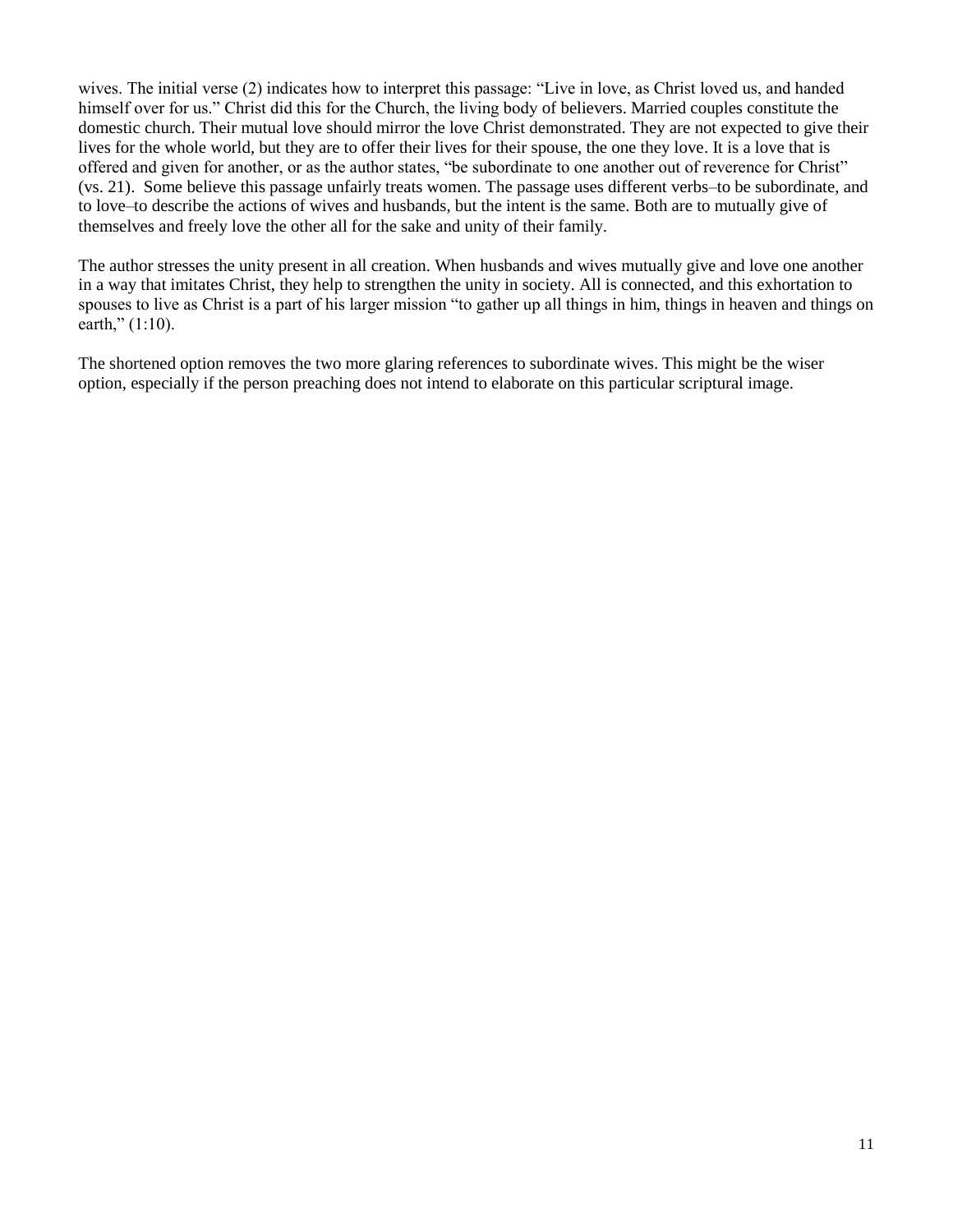# **C8 Philippians 4:4-9**

*The God of peace will be with you.*

A reading from the Letter of Saint Paul to the Philippians:

Brothers and sisters: Rejoice in the Lord always. I shall say it again: rejoice! Your kindness should be known to all. The Lord is near. Have no anxiety at all, but in everything, by prayer and petition, with thanksgiving, make your requests known to God. Then the peace of God that surpasses all understanding will guard your hearts and minds in Christ Jesus. Finally, brothers and sisters, whatever is true, whatever is honorable, whatever is just, whatever is pure, whatever is lovely, whatever is gracious, if there is any excellence and if there is anything worthy of praise, think about these things. Keep on doing what you have learned and received and heard and seen in me. Then the God of peace will be with you.

The word of the Lord.

#### **Commentary**

This passage urges the Christian people of Philippi to live fully in the ideals of truth, justice, and love, all the while savoring God's peace that will follow them. This is a worthy passage for a marriage liturgy, particularly because the Catholic Church believes that marriages and families are the very building blocks of society. A couple that humbly prays to God, keeps their hearts rooted in Christ, and seeks truth, justice, and love, will be a couple that promotes peace in their home and in society.

Weddings in the United States all too easily turn into elaborate productions and can be the source of enormous stress for the couple and their friends. Couples will bring their doubts and worries with them to the wedding celebration. Some questions linger: Will we be able to establish a home we like? What kind of parents will we be? How will we work out our financial challenges? This passage helps to put all those many things into perspective as it boldly encourages, "Have no anxiety at all." It promotes a radical dependence upon God, whose peace "surpasses all understanding." Starting a covenanted relationship with the firm belief and proclamation that "the God of peace will be with you," is a comforting truth, and will be reason for bride, groom, and guests to rejoice!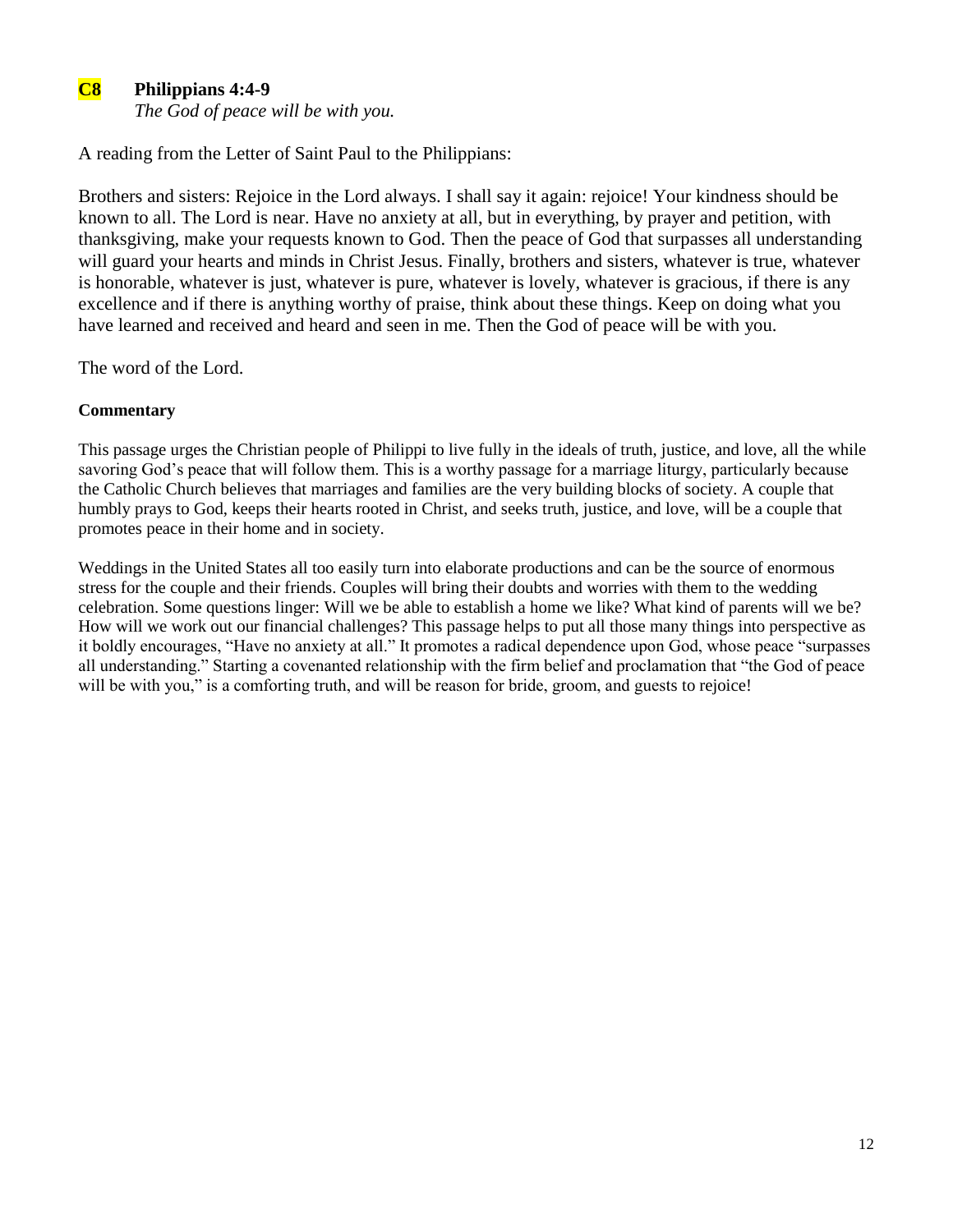# **C9 Colossians 3:12-17**

*And over all these put on love, that is, the bond of perfection.*

A reading from the Letter of Saint Paul to the Colossians:

Brothers and sisters: Put on, as God's chosen ones, holy and beloved, heartfelt compassion, kindness, humility, gentleness, and patience, bearing with one another and forgiving one another, if one has a grievance against another; as the Lord has forgiven you, so must you also do. And over all these put on love, that is, the bond of perfection. And let the peace of Christ control your hearts, the peace into which you were also called in one Body. And be thankful. Let the word of Christ dwell in you richly, as in all wisdom you teach and admonish one another, singing psalms, hymns, and spiritual songs with gratitude in your hearts to God. And whatever you do, in word or in deed, do everything in the name of the Lord Jesus, giving thanks to God the Father through him.

The word of the Lord.

#### **Commentary**

This selection of the Colossians letter describes to the people what they should do now, in light of their resurrection with Christ Jesus. Throughout much of the New Testament there are descriptions of what is necessary for a good and flourishing Christian community. These readings work well for the wedding liturgy, for the ideals of a good society are the ideals for a good marriage.

The list of characteristics that opens the passage is one that every couple should regularly review. Spending a lifetime growing richly in heartfelt compassion, humility, gentleness, forgiveness, etc. will be a lifetime well spent. The perfection of these attributes will be love. The biblical image of love is not an emotion or feeling, but here, it is the glue and the motivator for each person to pursue a more Christ-like way of life.

Verse 15 references the "Body," which is the Church as the Body of Christ. But in the wedding liturgy, it could refer to the fact that the two now become one through this sacrament. This reading would be a nice complement to the Genesis and Gospel readings referencing the two becoming one flesh, one body.

The passage ends with an inspiring command to "let the word of Christ dwell in your richly," and in all things, "give thanks to God the Father." For Catholics, this can be a gentle reminder of the importance of Sunday Mass. We open our hearts to receive the word of Christ when the scriptures are proclaimed at Mass, and we give thanks at the altar of the Lord. We go to Mass not out mere obligation, but out of love, a love which binds us to one another and to God who is Love.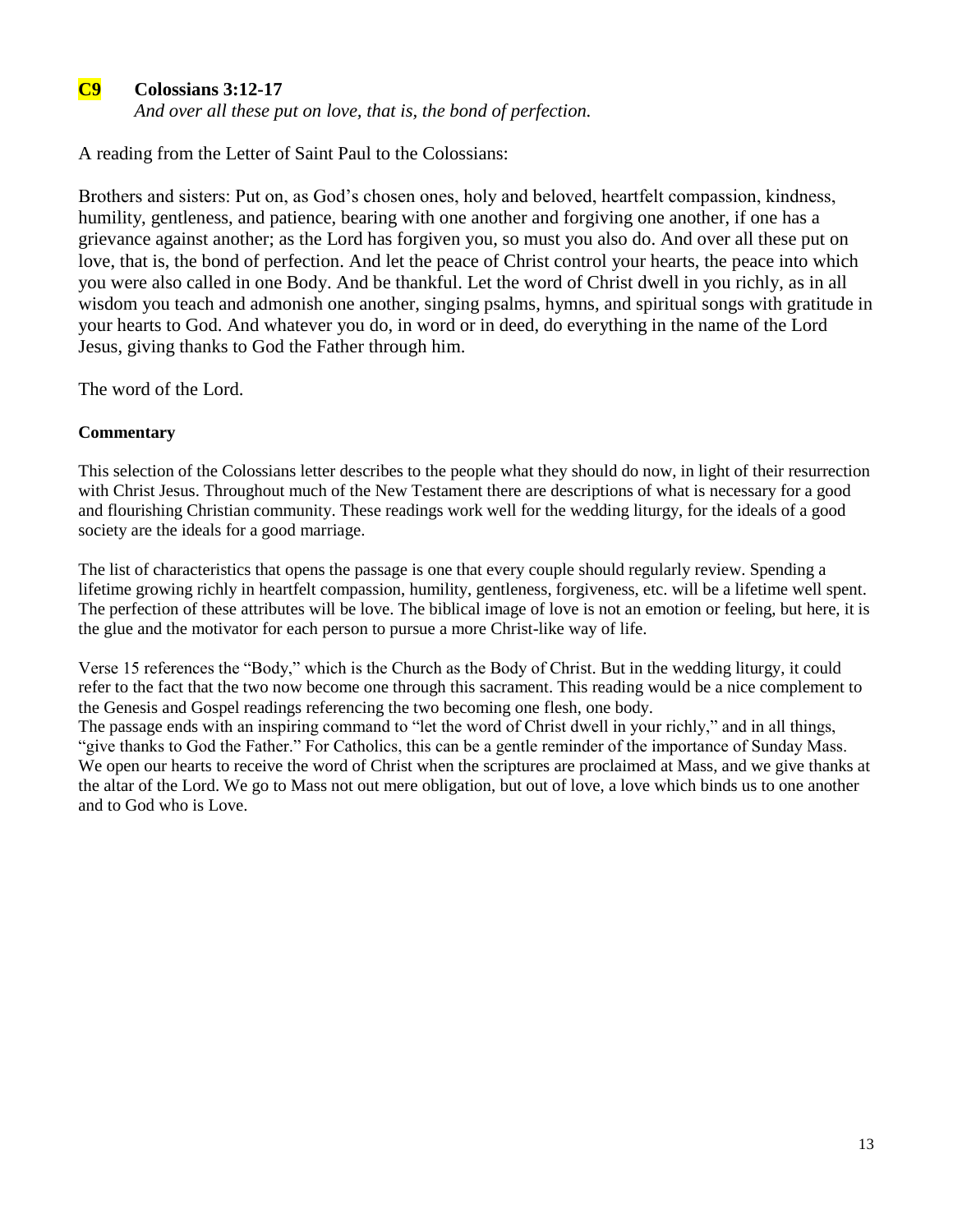## **C10\* Hebrews 13:1-4a, 5-6b**

*Let marriage be held in honor by all.*

A reading from the Letter to the Hebrews:

Brothers and sisters: Let mutual love continue. Do not neglect hospitality, for through it some have unknowingly entertained angels. Be mindful of prisoners as if sharing their imprisonment, and of the illtreated as of yourselves, for you also are in the body. Let marriage be honored among all and the marriage bed be kept undefiled. Let your life be free from love of money but be content with what you have, for he has said, I will never forsake you or abandon you. Thus we may say with confidence: The Lord is my helper, and I will not be afraid.

The word of the Lord.

#### **Commentary**

In marriage preparation an often cited phrase is that it takes three to make the marriage successful: the husband, the wife, and God. This short passage speaks to the ways that God can be interwoven with the life of the couple. Generous hospitality can lead to encounters with divine realities. Sharing in the sufferings and hardships of others is a virtue. Loving God and loving one another should clearly take a greater priority than preoccupations with money. These short examples illustrate how the Lord lovingly sustains with us.

Couples who have had struggles in their lives might be drawn to this passage. Those who resist the societal expectations of an extravagant wedding celebration and those who do not have abundant financial resources will find themselves at home with this passage. In place of household gifts for the couple, some are directing guests to make contributions to charitable organizations. This passage certainly reinforces that social consciousness. Those who have seen the Lord with them in their need in the past might use this passage as a proclamation of faith that they trust in God's presence with them as they embark upon their married life.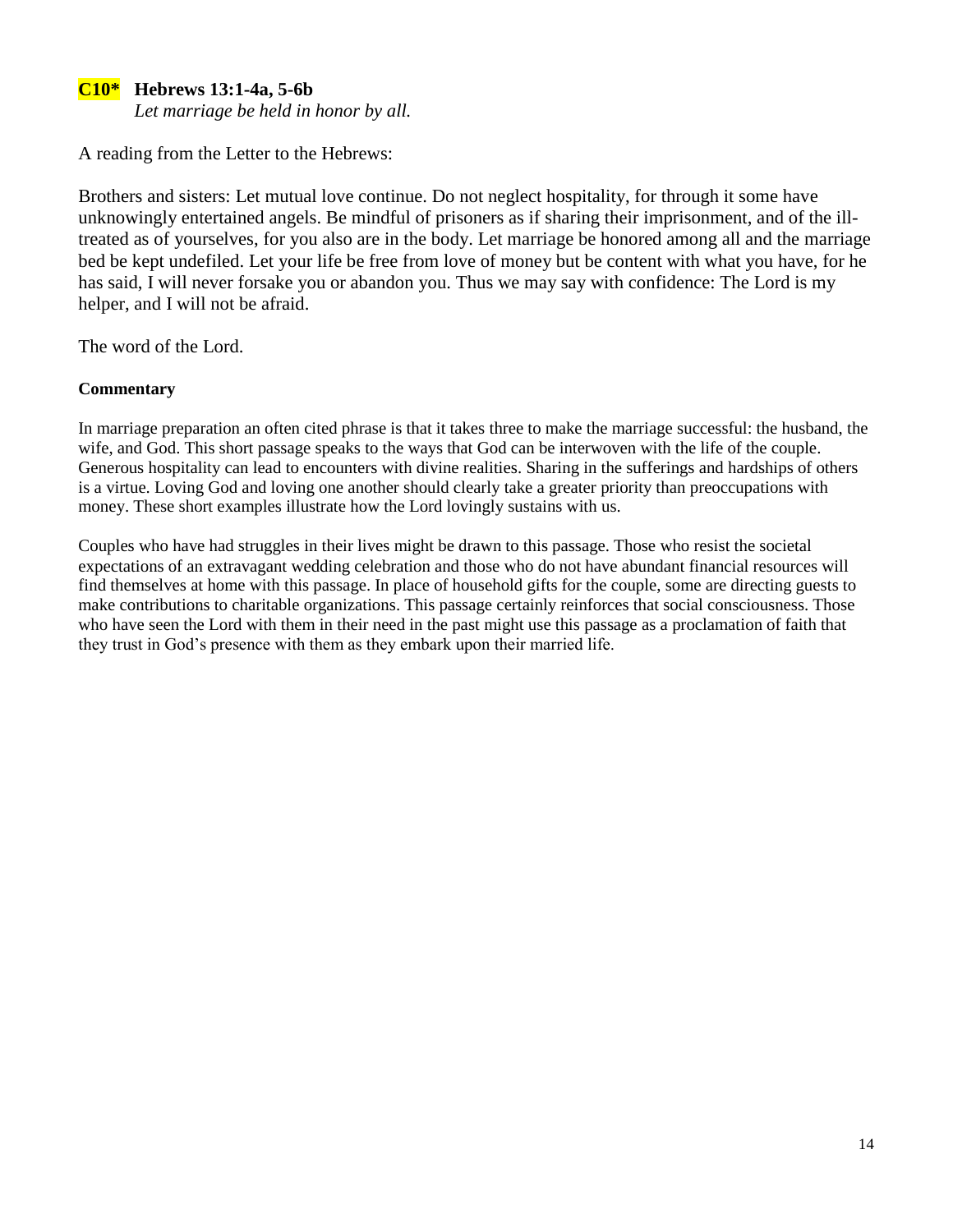# **C11\* 1 Peter 3:1-9**

*Be of one mind, sympathetic, loving toward one another.*

A reading from the first Letter of Saint Peter:

Beloved: You wives should be subordinate to your husbands so that, even if some disobey the word, they may be won over without a word by their wives' conduct when they observe your reverent and chaste behavior. Your adornment should not be an external one: braiding the hair, wearing gold jewelry, or dressing in fine clothes, but rather the hidden character of the heart, expressed in the imperishable beauty of a gentle and calm disposition, which is precious in the sight of God. For this is also how the holy women who hoped in God once used to adorn themselves and were subordinate to their husbands; thus Sarah obeyed Abraham, calling him "lord." You are her children when you do what is good and fear no intimidation. Likewise, you husbands should live with your wives in understanding, showing honor to the weaker female sex, since we are joint heirs of the gift of life, so that your prayers may not be hindered. Finally, all of you, be of one mind, sympathetic, loving toward one another, compassionate, humble. Do not return evil for evil, or insult for insult; but, on the contrary, a blessing, because to this you were called, that you might inherit a blessing.

The word of the Lord.

#### **Commentary**

This letter was originally sent to five Roman provinces in Asia Minor where Christianity had taken root in some small pockets. The Romans were nervous of outside religions like Christianity. Their society was strongly patriarchal, and they feared that strange, new religions would cause revolts. This is why it includes household codes, and ethical statements to wives, slaves, and children.

That bit of background might help to understand the harsh tone of this passage to 21st century readers. The bulk of the reading is directed toward wives. There is mentioned that "husbands should live with your wives in understanding, showing honor." Readers will resonate more favorably with the vision for married life in the final lines that encourage them to be of one mind, loving one another compassionately and humbly. It challenges the couple to resist the temptation to play the blame game, "Do not return evil for evil, or insult for insult." It calls them to a higher way of relating, by striving to be a blessing for one another.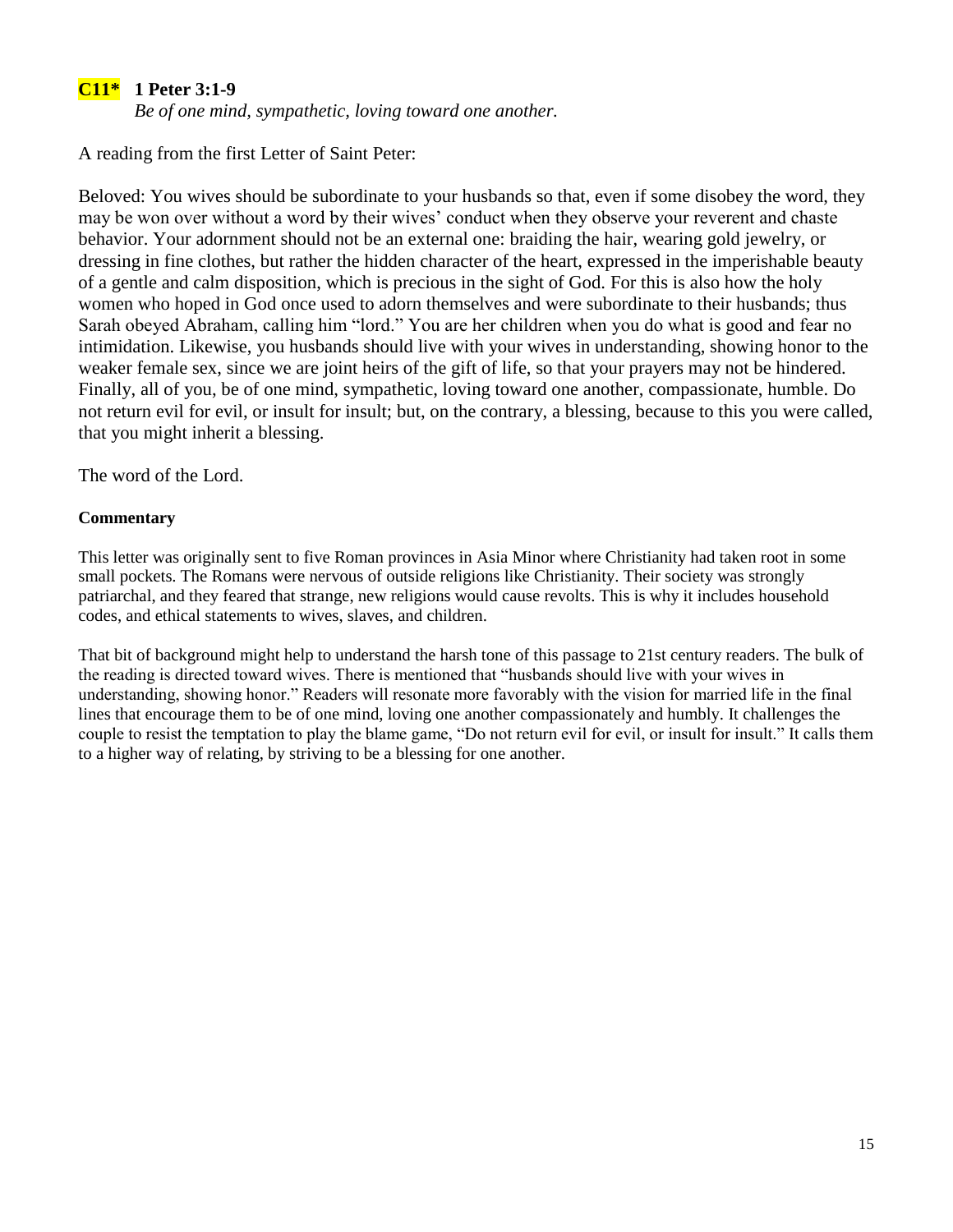# **C12 1 John 3:18-24**

*Love in deed and truth.*

A reading from the first Letter of Saint John:

Children, let us love not in word or speech but in deed and truth. Now this is how we shall know that we belong to the truth and reassure our hearts before him in whatever our hearts condemn, for God is greater than our hearts and knows everything. Beloved, if our hearts do not condemn us, we have confidence in God and receive from him whatever we ask, because we keep his commandments and do what pleases him. And his commandment is this: we should believe in the name of his Son, Jesus Christ, and love one another just as he commanded us. Those who keep his commandments remain in him, and he in them, and the way we know that he remains in us is from the Spirit that he gave us.

The word of the Lord.

## **Commentary**

The first letter of St. John was written as a response to some people who had broken away from the early Christian community and were opposed to some of the basic teachings about Jesus. This is why the passage opens with references to what is true. Love is not a matter of words. It must also involve real actions. One's thoughts and beliefs (things of the heart) must match what is done on the outside, for "God is greater than our hearts and knows everything."

The reading emphasizes truth. At the heart of the wedding liturgy is the vows, during which the couple will say, "I promise to be true to you." Traditionally this has referred to sexual fidelity, yet it can include a wider range of truth. Couples also need to be true about their finances, their hopes for family, their personal histories, their struggles and addictions, their beliefs about God, and much more. Being true in all things is an imitation of the way Christ Jesus loves us.

The passage describes a love that is sincere. God has commanded us to believe in Jesus Christ, and the Holy Spirit will help us to know when we have kept God's commands.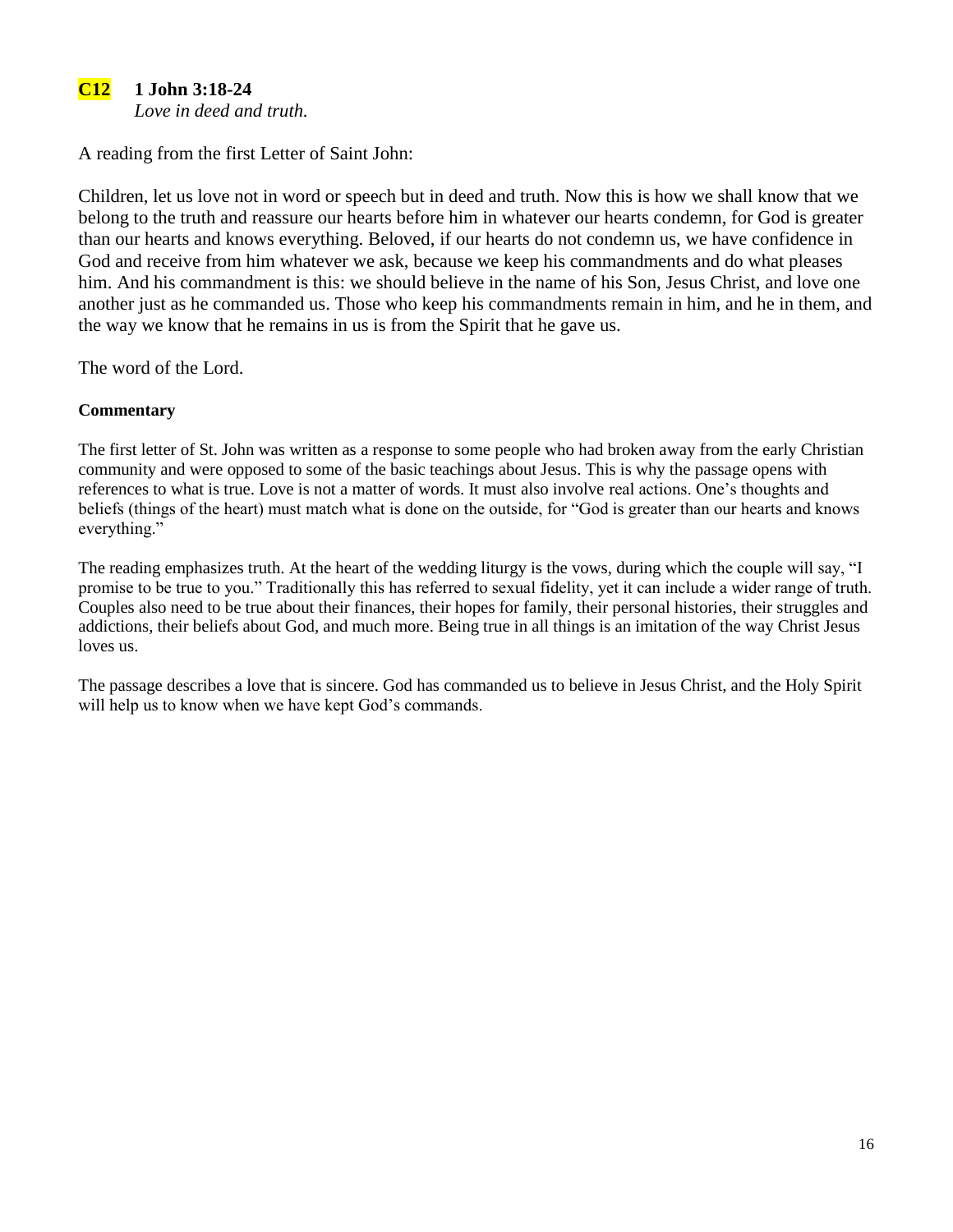#### **C13 1 John 4:7-12**  *God is love.*

A reading from the first Letter of Saint John:

Beloved, let us love one another, because love is of God; everyone who loves is begotten by God and knows God. Whoever is without love does not know God, for God is love. In this way the love of God was revealed to us: God sent his only-begotten Son into the world so that we might have life through him. In this is love: not that we have loved God, but that he loved us and sent his Son as expiation for our sins. Beloved, if God so loved us, we also must love one another. No one has ever seen God. Yet, if we love one another, God remains in us, and his love is brought to perfection in us.

The word of the Lord.

## **Commentary**

This passage dives deep into the Christian mystery and spirituality of love. Love one another, not because of anything we have done or felt or experienced. Rather, we love only because God has loved us first. In other words, love is not dependent upon us or our capabilities. Love depends upon God. God, who is unseen, has shown us what love is like – Love is his Son, Jesus. Most especially, love is his embrace of our sinfulness and the new life that follows in the resurrection.

The reading says nothing specifically about marriage. Yet, marriage has everything to do with love. Couples often believe that love has to do with the feelings and emotions they share with one another. That may be one piece, and this reading can help them see that their love is really gift from God and a participation in God.

The reading will help couples to see that authentically loving their spouse will at some point include a sacrifice, like the love seen in the actions of the Son. Yet loving each another is a way to experience God's abiding presence, and trusting that God will perfect their love for each another.